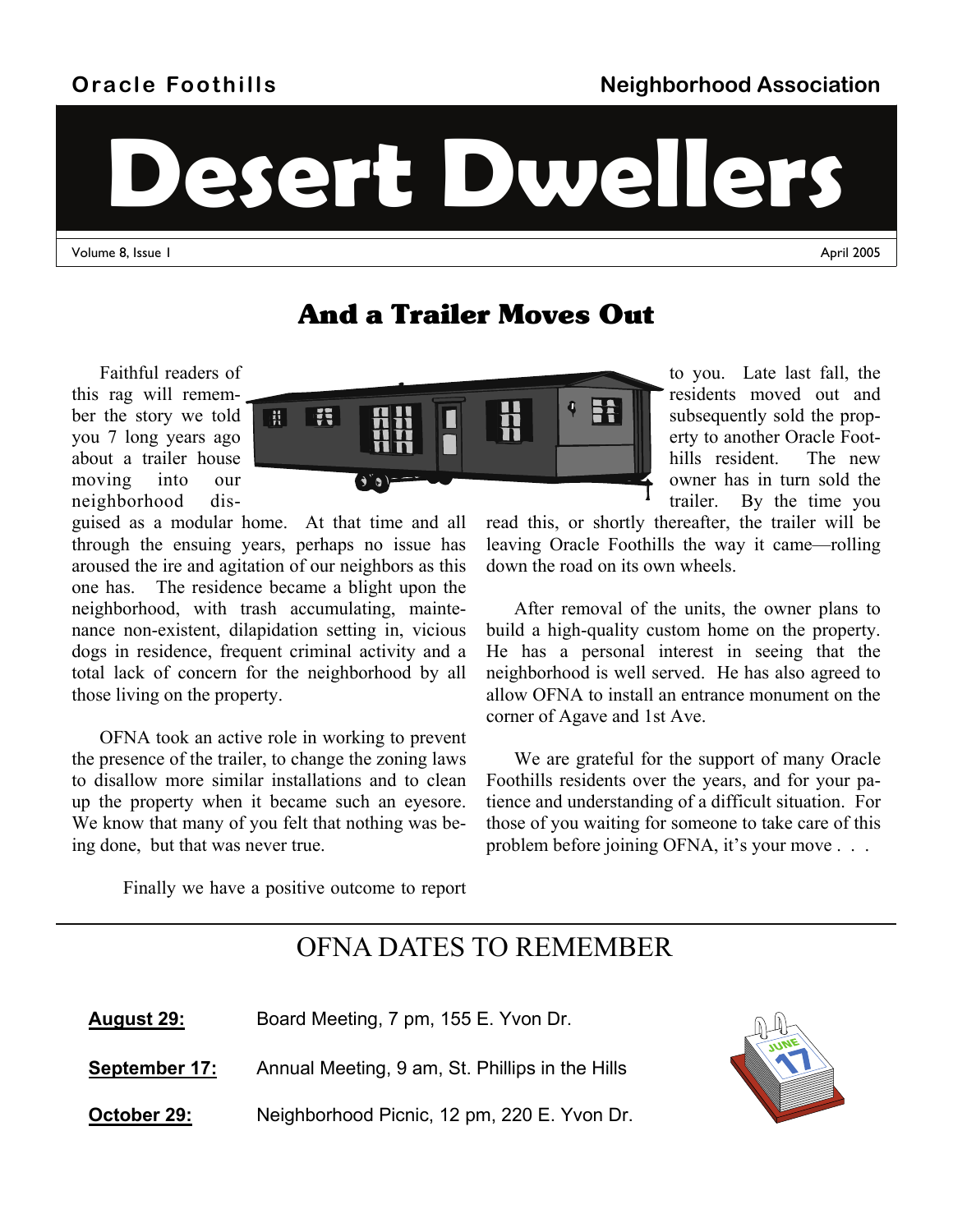### **REATERS The Neighborhood Book Club**

**April 27:** Kitty Schwartz will host and her selection is *Desert Flower* by Waris Dirie. The menu will be oasis food.

**May 25:** Margie McConnell will host and her choice is *Angle of Repose* by Wallace Stegner; menu to come.

**June 29:** Kim Peterson will host and the book is *Seven Years in Tibet* by Heinrich Harrer. Merrill and I will prepare momos, a special Tibetan recipe. Everyone else can bring sides, appetizers, desserts with a vaguely oriental theme, or not, as you wish. I have the DVD of the movie based on this book and will host a movie night Saturday, June 25 at 7 pm.

**July** is up for grabs.

**August** will be hosted by Susan Ishmael; all details to come.

**September 28**: Carole DeAngeli will be our hostess and her selection is *The Way the Crow Flies* by Ann-Marie MacDonald. Menu to come.

**If you would like to join these fun and stimulating evenings, contact Kim Peterson, kpeterson@comcast.net, 888-5199** 

### **Welcome all you Newcomers!**

New neighbors are discovering the secret of Oracle Foothills, and OFNA welcomes you to become an active part of this charming and interesting little enclave. Some of our newcomers are:

**Jonny & Bente Jensen, Yvon Dr. Kirk Phaneuf and family, Canyon View Dr. Gary and Carmen Rodriguez, Lady Ln. Diana and Oscar Turner, Genematas Dr. Stacy and Bridget Weaks , Yvon Dr.** 

I know there are others, but I have not yet learned who you are. I hope to meet all of you soon. Please know that you have helpful and friendly neighbors around you, and many resources at your disposal. OFNA can be of help in many ways. Please don't hesitate to contact any board member, whose names are listed on the back.

### Household Hazardous Waste Program

It may be Tucson's best kept secret. There is a place to safely dispose of those unfinished cans of paint, old pool chemicals, gas cans, batteries, pesticides, used automobile oil and dirty antifreeze, solvents, and other things that will pollute our ground water or could blow up the trash lady and her truck. And it's quick, easy, and free! You don't even have to get out of your car.

I was wondering what to do with a full shelf of unmatched paints and suspect cans of camping fuel, when I remembered that the county and city jointly have collection sites to defuse such hazardous household products. The man in charge, Darryn, met me with a cart and a

smile, took the yucky stuff off my hands, and explained that serviceable paints are recycled---mixed into 5 gallons buckets for reuse by the public and charities. Presto. I was done.

Darryn and his colleagues are open every Friday and Saturday from 8 a.m. to noon, and if you get your car's emissions tested at the northwest site (Business Center Drive) near Prince Road and I-10, you literally drive past the gate (just north of the new, big Aufmuth Motors building).

The collection site phone is **888-6947**  and official address is **2440 West Sweetwater Dr**. The website is www.deq.co.pima.az.us. They also host

a drop off spot the first Saturday of each month from 8-noon at the "park & ride" lot one block west of Oracle and Ina.

And if you ask, Darryn will teach you the secret handshake offered by guys and gals suited up to handle hazardous material. The whole deal took 3 minutes and I was much relieved to be rid of the noxious stuff. I think I'll make it an annual trip when I go to get my car's emissions test. I can use the shelf space.

*Bill Broyles*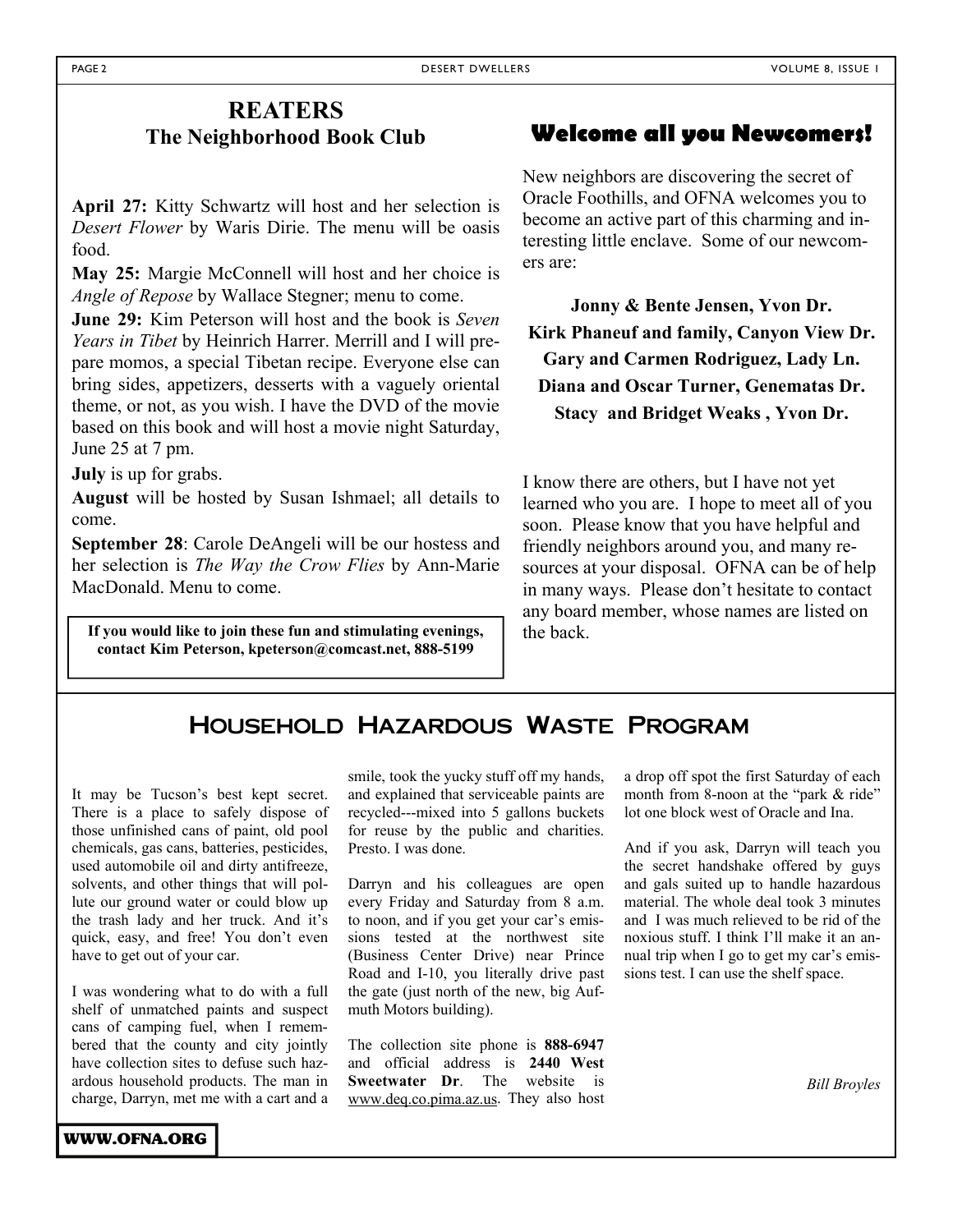## **Surprise, surprise!**

Take a walk around our neighborhood at this time of year (No! It's not too hot!) and you will be astonished at the beauty springing forth in the form of cactus flowers. Often hidden under trees or shrubbery, these glorious flowers are difficult to see when cruising by in a car, thoughts of the day filling your mind. For the past several weeks, the normally inconspicuous hedgehog cacti have been strutting their fabulous huge pink blooms, but they will soon be





gone for another year. In their place is the colorful palette of prickly pear blooms, from lemon yellow, through the oranges and to the reds; and the cholla's small but abundant, brilliant blossoms, also in a wide array of hues. Already, the saguaros are beginning their bloom  $\sim$  a seemingly tiny flower

for such a huge plant. And it's not just cactus brightening our humble streets. What has been more marvelous that the ocotillo blooms this year? Giant green wands waving their bright red flags  $\sim$  so hard to imagine when the entire plant looks like a collection of dead sticks. Soon the palo verde trees will be a shocking mass of tiny yellow flowers atop those green trunks. Yellow paperflower, brittlebush, desert zinnia, globemallow, creosote and lupine have all added their colors to this wonderful blooming spring in Ora-

*Echinocereus engelmannii* cle Foothills. Who says the desert has no color??

*Carole DeAngeli* 

From the bright lights of Broadway and Hollywood to the dark streets of Oracle Foothills, Richmond Johnson has seen and done it all  $\sim$  if you're talking about the performing arts, that is. Richmond has spent virtually his entire life involved in every aspect of performing  $\sim$  singing, acting, dancing, producing, directing, designing, writing and teaching. How did he get from there to here?

Richmond was born in Madison, Wisconsin (and remains to this day a rabid Green Bay Packers FAN), but began spending time in Tucson as a child with his grandmother who had built a winter home here around 1900. Elizabeth Hopkins Johnson became active in Tucson civic affairs and was instrumental in the effort to preserve the giant Saguaros. Tucson became Richmond's home for two different periods when he attended school here, for 3rd grade, and then 7th and 8th grades. Richmond's love of performing began in his early years, with writing and performing his own plays. Later, his parents and sister also moved to Tucson and he visited often over the years.

As a young husband and father in Madison, Richmond worked in the machine tool industry, but never strayed far from the theater, making appearances with local companies. After a job transfer to Pittsburgh, PA with its strong performing arts scene, Richmond could no longer stay away from his first love. With his wife's encouragement, he left the machine tool business and began studying, singing and performing full time. Classically trained, Richmond feels most comfortable in Shakespeare and Broadway musicals, and has appeared in productions of *Julius Caesar, The Tempest, Hamlet* and *Much Ado About Nothing*, as well as *Shenandoah*, *Man of La Mancha, The Sound of Music, The Music Man* and many others.

Richmond's career spans the gamut from Broadway to Off Broadway and Off-Off Broadway, from regional productions to Hollywood and L.A., a total of several hundred productions. But eventually retirement lured him to the bucolic central coast of California where he developed and ran an Arabian horse and cattle ranch. About a year and a half ago, Richmond

came looking for a house in Tucson, for property smaller than his ranch, but large enough for some space and privacy. That search brought him to Oracle Foothills where he bought the home of Ron and Jeanne Fast on Agave Drive. Although shocked at the changes that have taken place in Tucson, Richmond is nevertheless thrilled with his choice of neighborhoods. He loves the uniqueness of every house, the winding roads, large lots, the feel of the country with the nearness of the city.

Being in Tucson gives Richmond the opportunity to see at least one of his daughters more often  $\sim$  Kimberly, the youngest, who lives and teaches kindergarten in the small community of Bonita, located in the foothills of the Galeros Mountains between Safford and Willcox. Kristen, the middle daughter, lives in Portola Valley, CA, while Julia, the eldest, is in Madison, WI. Richmond is the grandfather of six.

When he finally gets his house the way he wants it, Richmond hopes to spend time writing, and recording a CD of his favorite songs.

Welcome to the neighborhood, Richmond! We are lucky that you found us! *Carole DeAngeli*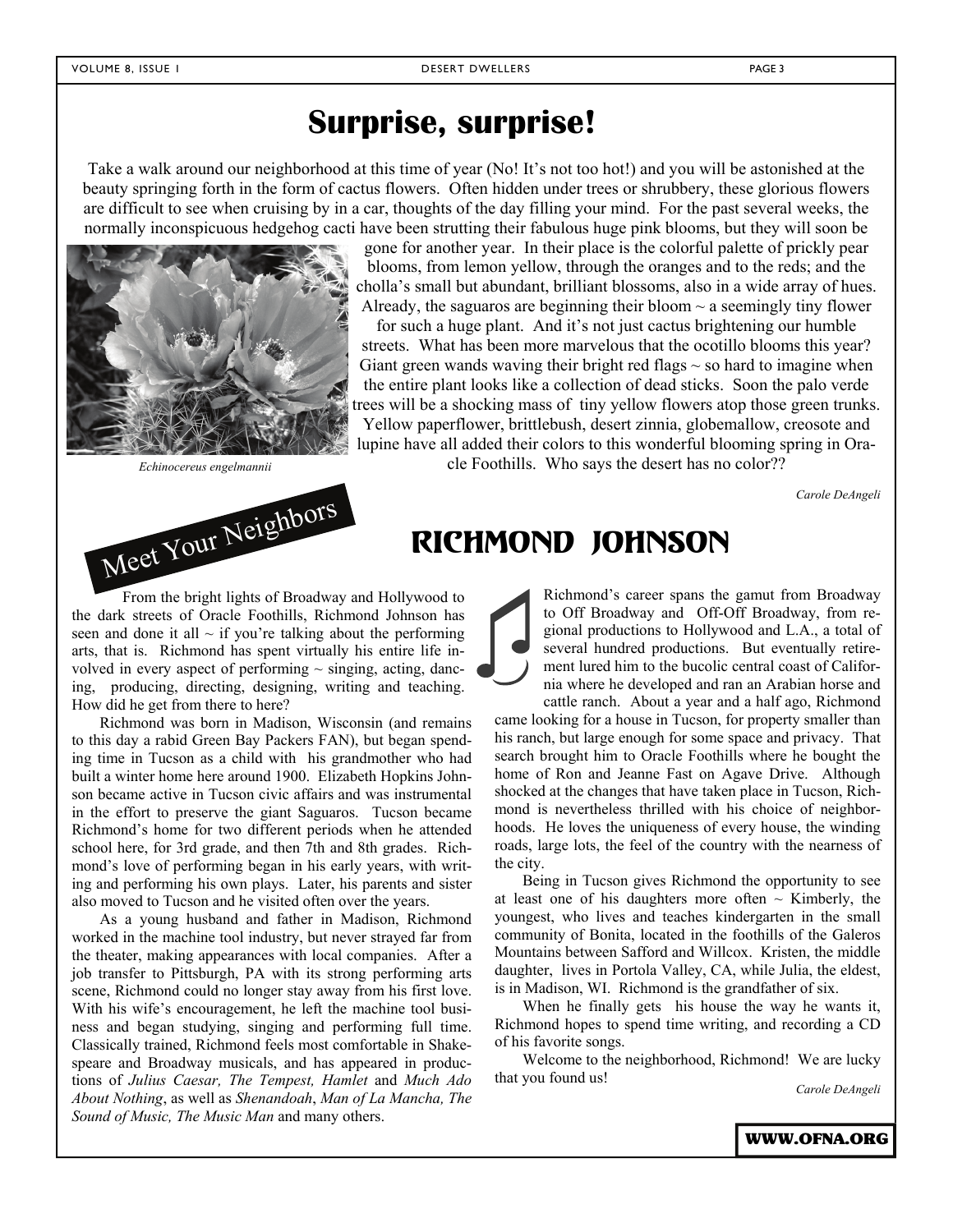## **T-Shirt Update**

Here's the latest on the OFNA T-Shirts. In March, 50 shirts were printed with the **Gila Monster** design. Previously-taken orders were filled and the remainder made available for general purchase. At this printing, **only 3 XL shirts remain.** The price is \$10 each for 100% cotton, white, short-sleeved shirts, printed front and back. You can see the design below and at our website: **http://www.ofna.org/tshirt.htm**

Should there be sufficient interest in more shirts, we will consider placing another order. Please notify **Jay DeAngeli, 690-1107, ejdeangeli@earthlink.net**, if you would like order a shirt, or if you would like to see the shirt in person.



ORACLE FOOTHILLS NEIGHBORHOOD ASSOCIATION Tucson, Arizona

### *Stained Glass Mural design:*

 We still do not have enough orders to print the Stained Glass Mural Design, which requires 50 firm orders to print.

| <b>OFNA Financial Statement</b><br>$11/30/04 - 3/31/05$ |        |  |  |
|---------------------------------------------------------|--------|--|--|
| <b>Beginning Cash</b>                                   | \$8031 |  |  |
| <b>Total Income</b>                                     | 532    |  |  |
| <b>Total Expense</b>                                    | 1324   |  |  |
| <b>Ending Cash</b>                                      | \$7239 |  |  |
|                                                         |        |  |  |

*Complete details are available to all members from the Treasurer, Scott Odom.*

### **The Future of the Foothills**

 An open symposium to discuss the future of the Foothills was held on February 19th and was attended by two of OFNA's directors. The discussion was led by a mixed group of civic, business and academic leaders. With growth being inevitable, the main thrust of the discussion was the eventuality of annexation to the City of Tucson. The consensus of the panel, but not the audience, was that annexation would benefit all involved. Water and transportation needs topped the list of critical issues that will have to be addressed as the population of the foothills continues to expand.

 The Symposium was sponsored by a consortium of foothills neighborhood and homeowners' associations. Discussions of this subject will become more numerous in the near future.

# Dog Owners

Once again I have been asked to remind you that if you walk your dog, please carry a plastic bag and pick

up after your dog. Your consideration for your neighbors will be greatly appreciated!!



WWW.OFNA.ORG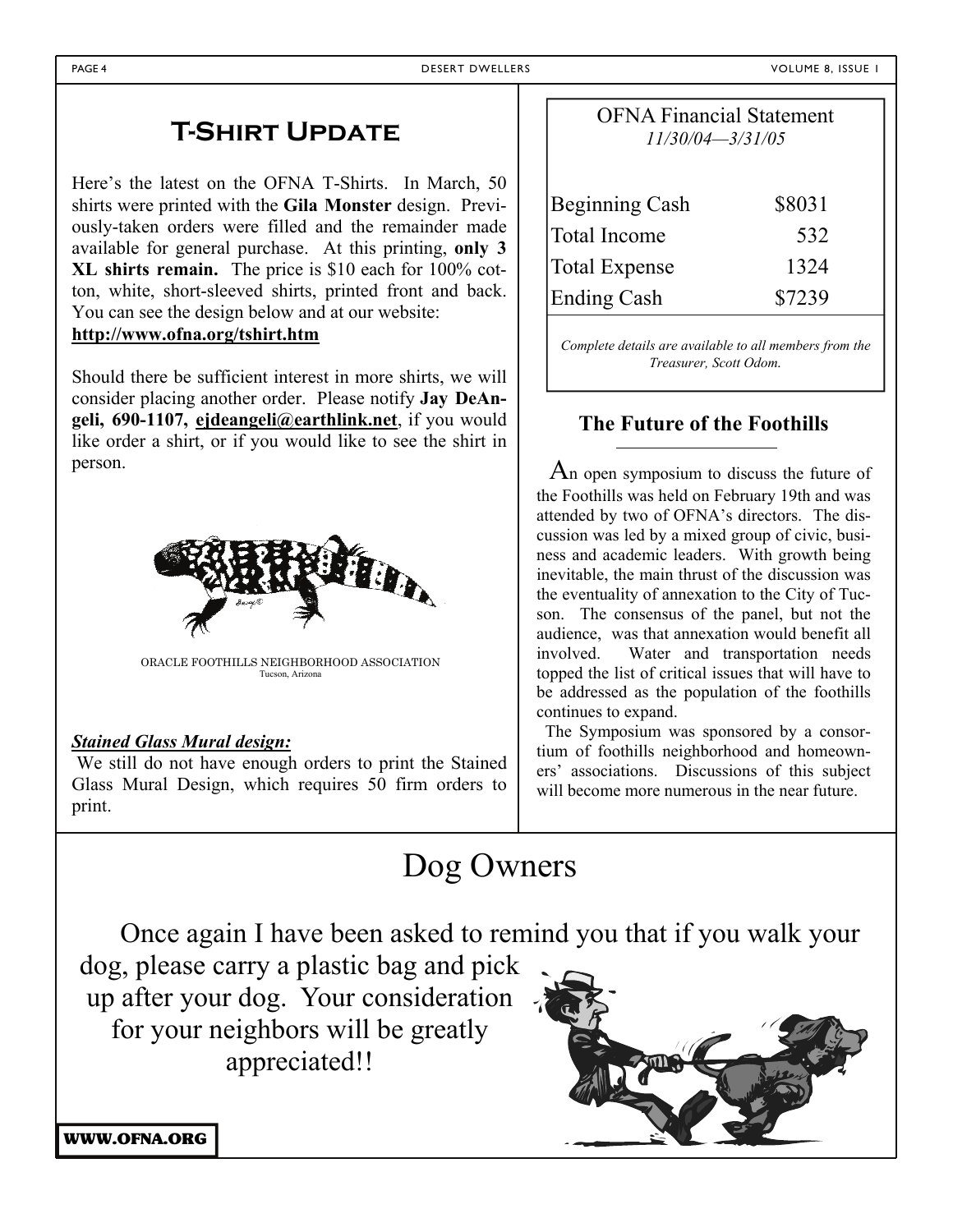The levels of mail and identity theft are increasing at a rapid rate. The thieves who abscond with your mail are looking for checks, credit card numbers, Social Security numbers and other personal information they can use to benefit themselves, as well as prescription drugs, which are increasingly delivered through the mail

We have had recent incidents of mail theft here in Oracle Foothills in which outgoing mail was taken from a mailbox, checks were stolen and a new account opened. The obvious way to eliminate

this type of theft is to take your outgoing mail directly to the post office. Even the remote blue USPS boxes are not immune to theft.

Incoming mail is more problematic. Most of us have standard mailboxes, located at some distance from our homes, not always visible by ourselves or others. Mail is delivered during the day when many of us are not at home, and it cannot be retrieved immediately. Several residents have chosen to install locking mailboxes. These boxes secure your incoming mail only. They are quite expensive, from about \$150 up, and they are available locally and from numerous vendors online. These boxes are approved by the Postmaster General. The mail is placed in a slot, and then falls down into a hopper which must be opened with a key.



Be aware of the dangers, and protect yourself from becoming a victim.

*Carole DeAngeli* 

## CHOP CHOP

 On a sunny, cool (no kidding) day in April, six OFNA volunteers armed with loppers, clippers, saws, shovels, gloves, pitchforks and energy tackled the voracious vegetation overhanging the neighborhood streets. The goal was to make the streets safer for walkers, bikers and drivers,

widening the driving lanes and shoulders and increasing sight lines. Private property was respected in all cases, and trimming was confined to county right-of-way at road's edge.

With the help of a great dump trailer the debris was consolidated into four large piles, which were then picked up by Pima County Transportation Department.

Thanks go to **Tom Scarborough, Debbie and Steve Wilson, Bill Broyles, Carole and Jay DeAngeli**, as well as **Martin Flanigan** for the use of his trailer, and **Jerry Hediyati** of Pima County who arranged for the debris removal.



A small group of volunteers recently cleaned out the non-native, invasive Bunny's Ears prickly pear that had taken over the **adobe brick planting circle at the head of Nina Drive**.

This area is now available for planting

some native desert vegetation which requires no ongoing maintenance, i.e. saguaro, barrel cactus, cholla or native prickly pear (Engelmann's, Santa Rita). If you live in the vicinity, or even if you don't, and would like to contribute a plant and/or help with the transplanting, please contact **Becky** 



**Spencer, raspencer@aol.com, 888-0767**.